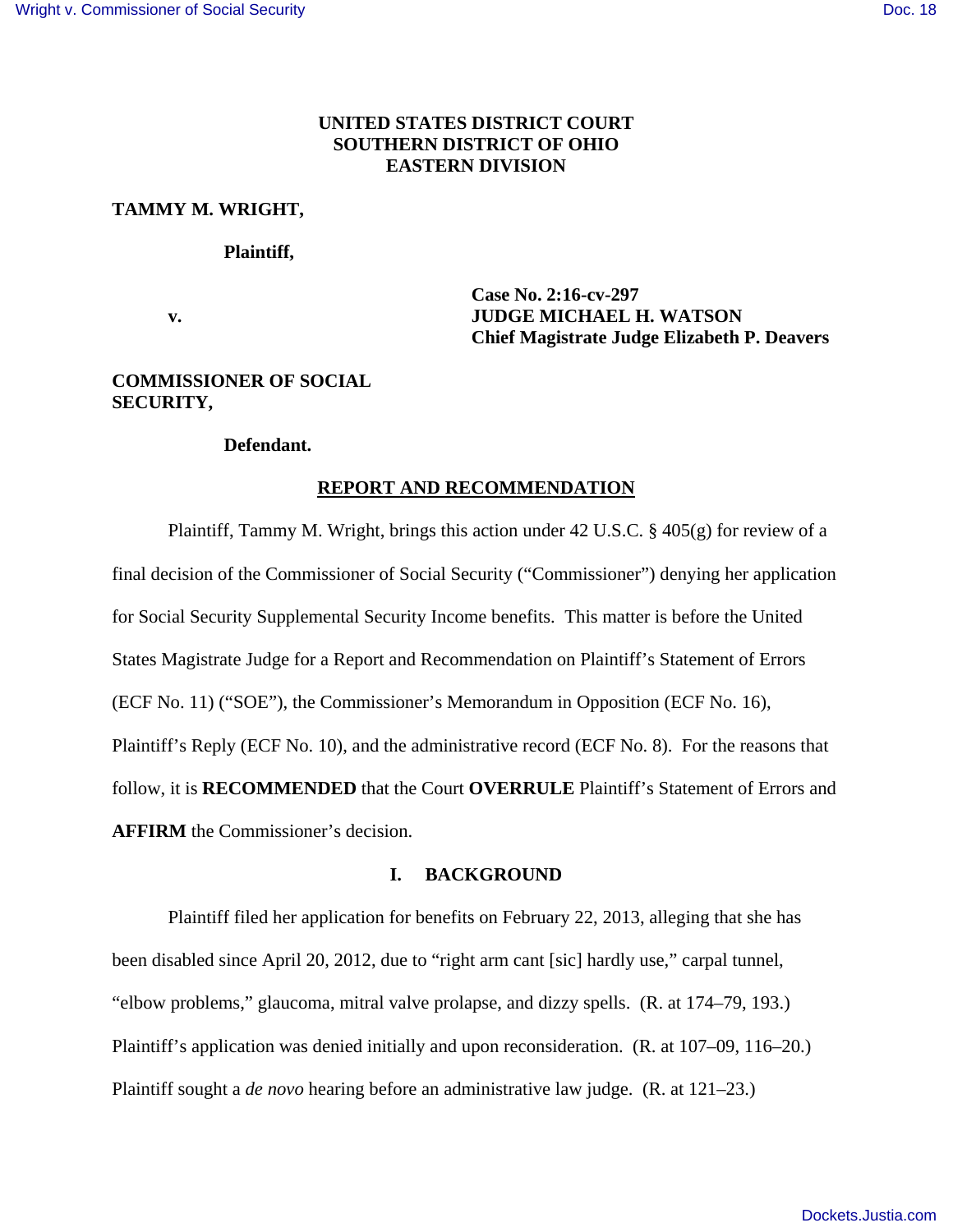Administrative Law Judge Peter J. Boylan ("ALJ") held a hearing on March 23, 2015, at which Plaintiff, who was represented by counsel, appeared and testified. (R. at 40, 44–66.) On March 31, 2015, the ALJ issued a decision finding that Plaintiff was not disabled within the meaning of the Social Security Act. (R. at 24–34.) On February 11, 2016, the Appeals Council denied Plaintiff's request for review and adopted the ALJ's decision as the Commissioner's final decision. (R. at 1–4.) Plaintiff then timely commenced the instant action.

# **II. HEARING TESTIMONY<sup>1</sup>**

#### **A. Plaintiff's Testimony**

 $\overline{a}$ 

 Upon the ALJ's request, Plaintiff's counsel confirmed at the administrative hearing on March 23, 2015, that he did not have any additional evidence to submit. (R. at 43.) The ALJ admitted Exhibits 1A through 4A, 1B through 16B, 1D through 7D, 1E through 19E, and 1F through 11F. (*Id*.)

Plaintiff testified that she is forty years old, right-handed, and obtained her GED in 1999. (R. at 44–45.) She has previously worked as a full-time hotel maid. (R. at 45–46.) She has also worked twenty-four hours (four days with six-hour shifts) a month through the welfare office at the senior center, cooking, cleaning, and washing dishes. (R. at 46.) Plaintiff testified that she is unable to work because of problems with her right arm and swollen legs. (R. at 47.)

Plaintiff testified that she sees Amanda McConnel, D.O., a neurologist, every three months for migraines. (R. at 50.) Dr. McConnel has prescribed medication for the migraines, which Plaintiff described as "kind of" effective to treat her migraines. (R. at 49–50.) Plaintiff testified that she takes two daily medications and previously took another medication at the onset

 $<sup>1</sup>$  The Court limits its analysis of the evidence and the administrative decision to the issues raised</sup> in the SOE, *i.e.*, that the residual functional capacity ("RFC") failed to account for Plaintiff's migraines and that the case should be remanded pursuant to Sentence Six of 42 U.S.C. § 405(g).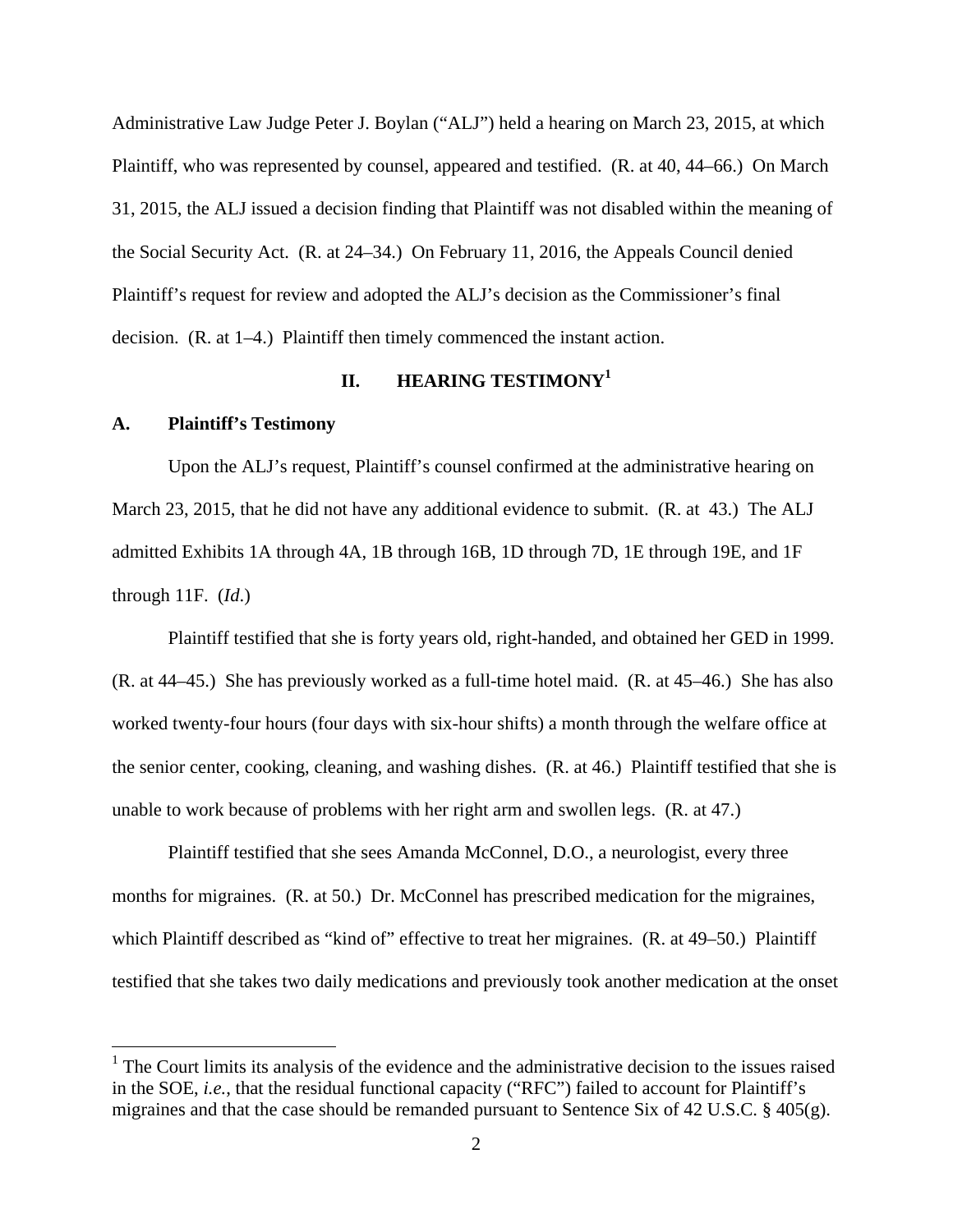of a migraine but stopped taking it because she was allergic to it. (R. at 50, 59–60.) Plaintiff also receives Botox injections to treat her migraines. (R. at 50.) Plaintiff testified that she has migraines two or three times a week that require her to lie down with a rag over her eyes for a little over an hour. (R. at 60.) Once or twice a week, she will experience migraine pain that does not require her to lie down and that she does not feel unless she touches her forehead. (R. at 60– 61.)

## **B. Vocational Expert Testimony**

 George Parsons testified as a vocational expert ("VE") at the March 23, 2015, administrative hearing administrative hearing. (R. at 40, 67–80.) The ALJ proposed a hypothetical that presumed an individual with Plaintiff's age, education, and work experience who was limited to medium levels of exertion and limited to frequent pushing and/or pulling with the right, upper extremity; limited to occasional climbing of ladders, ropes, and scaffolds; and limited to frequent handling with the right, upper extremity. (R. at 68–69.) The VE testified that the hypothetical individual could perform work that existed in significant numbers in the local and national economies, including work as a kitchen helper, maid, and staff clerk order filler.  $(R. at 69.)$ 

The ALJ proposed a second hypothetical that presumed the same vocational factors and functional limitations with the ability to frequently lift and carry up to five pounds and occasionally lift and carry up to ten pounds; limited to frequent reaching with the right, upper extremity; limited to occasional handling with the right, upper extremity, and occasional fingering with the right, upper extremity; able to frequently bend, crawl, and climb steps; and limited to occasional climbing of ladders. (R. at 69–70.) The VE testified that this hypothetical individual could perform work that existed in significant numbers in the local and national

3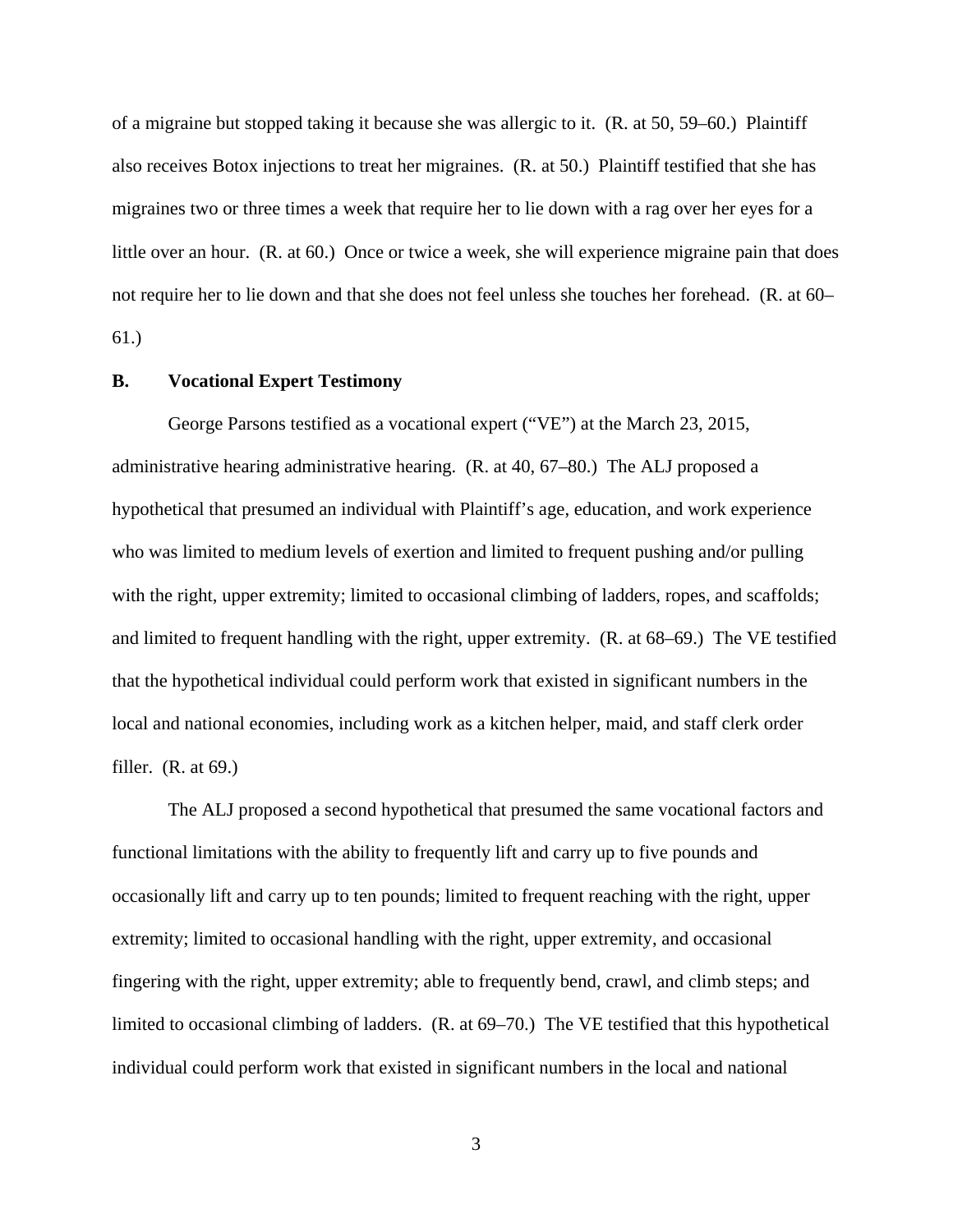economies, including work as a staff order filler, waste measure checker clerk, and bus monitor. (R. at 70.)

In the ALJ's third proposed hypothetical, he asked the VE to presume the same individual from the first two hypotheticals with the additional limitation of sedentary levels of exertion as defined in the regulations. (R. at 70–71.) The VE testified that the hypothetical individual could perform work that existed in significant numbers in the local and national economies, including work as a surveillance system monitor and coupon counter or scanner. (R. at 71.)

The ALJ also proposed a fourth hypothetical that presumed a hypothetical individual with the same functional limitations and vocational factors in the first three hypotheticals with the added limitation that such an individual would be off task twenty percent of the workday and would miss two days of work in a month. (*Id*.) The VE testified that while such a hypothetical individual could not sustain work in these unskilled jobs because she cannot miss any time during the probationary period and, after that, she would not be able to be off task twenty percent of the time because she would be unable to accomplish what would be required of the job. (R. at 71.)

#### **III. MEDICAL RECORDS**

### **A. Amanda McConnel, D.O.**

 Amanda McConnel, D.O., a neurologist, treated Plaintiff for migraines in 2012, 2013, and 2014. (R. at 343–44, 361, 410–12, 421–23.)

 On April 2, 2013, Dr. McConnel ordered a MRI of Plaintiff's brain, which revealed normal findings. (R. at 686.)

4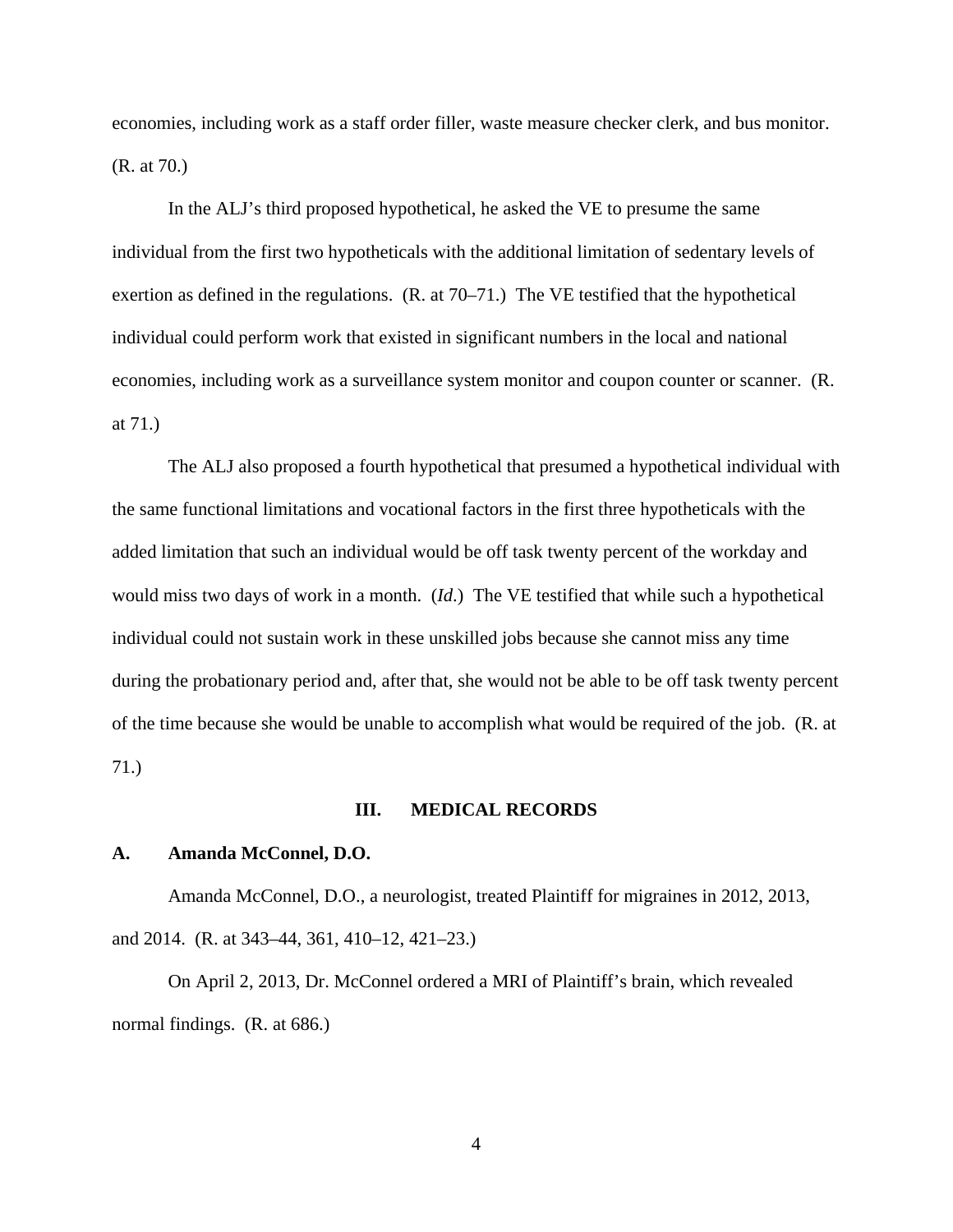In her medical source statement dated April 19, 2014, Dr. McConnel diagnosed Plaintiff with carpal tunnel syndrome, but did not mention migraines. (R. at 379–81.)

 On August 20, 2014, and December 3, 2014, Dr. McConnel administered Botox injections, which Plaintiff tolerated well. (R. at 411–12, 421–23.)

# **B. Holzer Clinic**

A history of Plaintiff's migraines was noted on some occasions in 2012 through 2014,

when she was seen for other medical issues. (R. at 271, 346, 419, 432, 523, 550.)

# **IV. ADMINISTRATIVE DECISION**

On March 31, 2015, the ALJ issued his decision. (R. at 24–34.) At step one of the

sequential evaluation process, $<sup>2</sup>$  the ALJ found that Plaintiff had not engaged in substantially</sup>

gainful activity since February 22, 2013, the application date. (R. at 26.)

 At step two, the ALJ determined that Plaintiff had the severe impairments of soft tissue injury, major joint dysfunction, right elbow lateral epicondylitis, mild carpal tunnel syndrome, swelling of lower extremities, and migraine headaches. (*Id.*)

*See* 20 C.F.R. § 404.1520(a)(4); *see also Henley v. Astrue*, 573 F.3d 263, 264 (6th Cir. 2009); *Foster v. Halter*, 279 F.3d 348, 354 (6th Cir. 2001).

<sup>&</sup>lt;sup>2</sup> Social Security Regulations require ALJs to resolve a disability claim through a five-step sequential evaluation of the evidence. *See* 20 C.F.R. § 404.1520(a)(4). Although a dispositive finding at any step terminates the ALJ's review, *see Colvin v. Barnhart*, 475 F.3d 727, 730 (6th Cir. 2007), if fully considered, the sequential review considers and answers five questions:

 <sup>1.</sup> Is the claimant engaged in substantial gainful activity?

 <sup>2.</sup> Does the claimant suffer from one or more severe impairments?

 <sup>3.</sup> Do the claimant's severe impairments, alone or in combination, meet or equal the criteria of an impairment set forth in the Commissioner's Listing of Impairments, 20 C.F.R. Subpart P, Appendix 1?

 <sup>4.</sup> Considering the claimant's residual functional capacity, can the claimant perform his or her past relevant work?<br>5. Considering the claimant's age, educat

 <sup>5.</sup> Considering the claimant's age, education, past work experience, and residual functional capacity, can the claimant perform other work available in the national economy?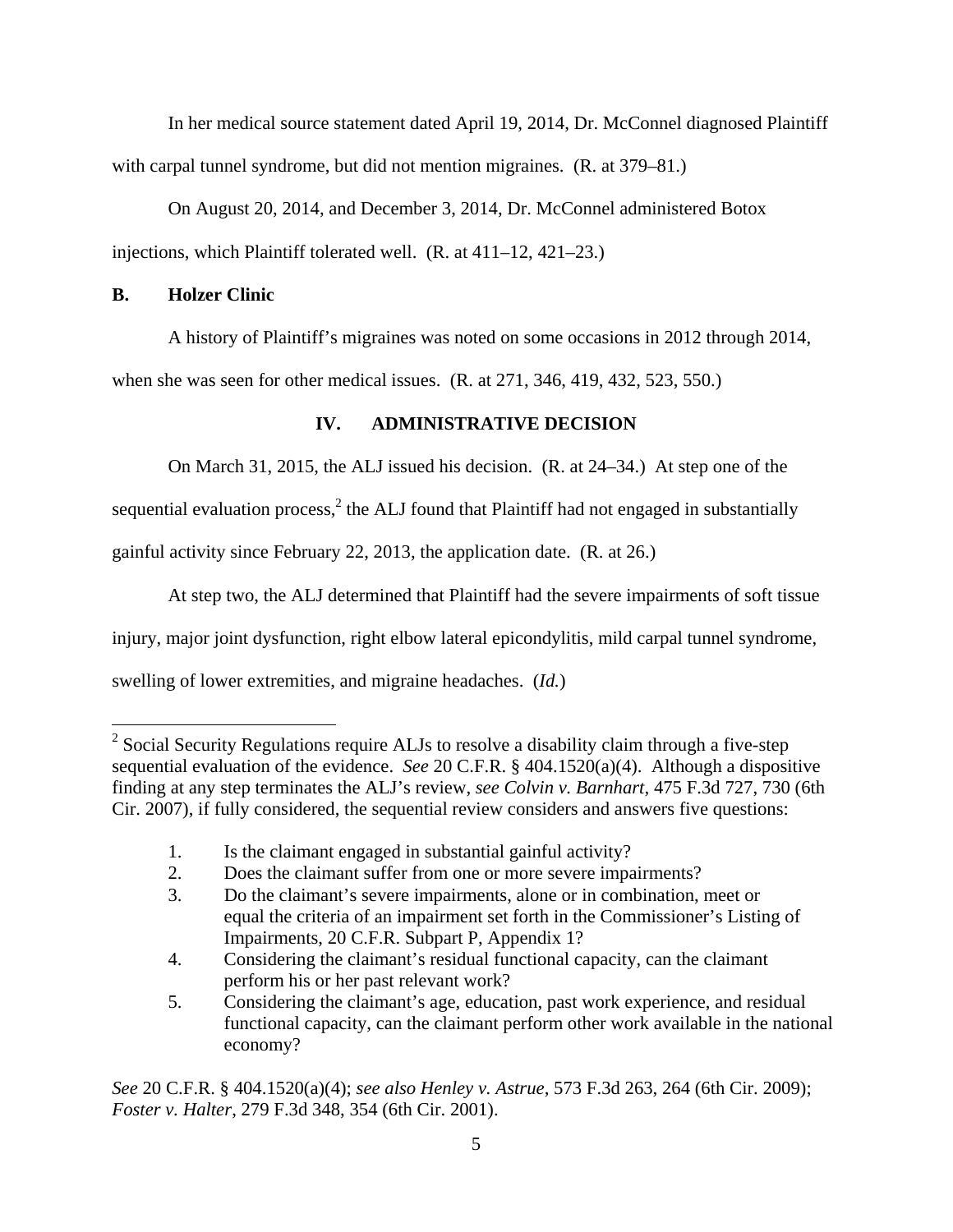The ALJ next found that Plaintiff did not have an impairment or combination of

impairments that met or medically equaled one of the listed impairments described in 20 C.F.R.

Part 404, Subpart P, Appendix 1. (R. at 27–28.) In connection with this finding, the ALJ

specifically noted the following:

There is no listing for migraine headaches, rather the Administration looks to Listing 11.03 based on symptoms of altered awareness and significant interference with activity during the day. There is no evidence of ongoing migraine headaches emergency room or inpatient hospitalizations and the claimant had a normal brain MRI (Exhibits 2F; 6F; 7F; 9F). Further, the claimant performs significant activities of daily living including working at the Senior Citizens Center and she did not report absences due to migraine headaches.

(R. at 27–28.)

At step four of the sequential process, the ALJ set forth Plaintiff's residual functional

capacity ("RFC") as follows:

After careful consideration of the entire record, the undersigned finds that the claimant has the residual functional capacity to perform medium work as defined in 20 CFR 416.967(c) except she is limited to frequent pushing and/or pulling with the right upper dominant extremity. She is limited to occasional climbing of ladders, ropes, and scaffolds; she is limited to frequent handling with the right upper extremity.

(R. at 28.)

In assessing the foregoing RFC, the ALJ specifically stated that he considered all

symptoms and the extent to which those symptoms could be reasonably be accepted as consistent

with the objective medical evidence and other evidence. (*Id*.) The ALJ noted that there were

limited references to migraines in Plaintiff's medical history:

The undersigned has found the claimant's history of migraines as a severe impairment due to the medications she takes including Botox injections. However, despite her allegations of migraines two to three times a week, there is little mention of migraines within treatment records, such as a description or frequency of the headaches. Further, the claimant's neurologist, Dr. McConnel did not mention the claimant's migraine headaches in the medical source statement in April 2014, but did report that a brain MRI was normal (Exhibits 2F;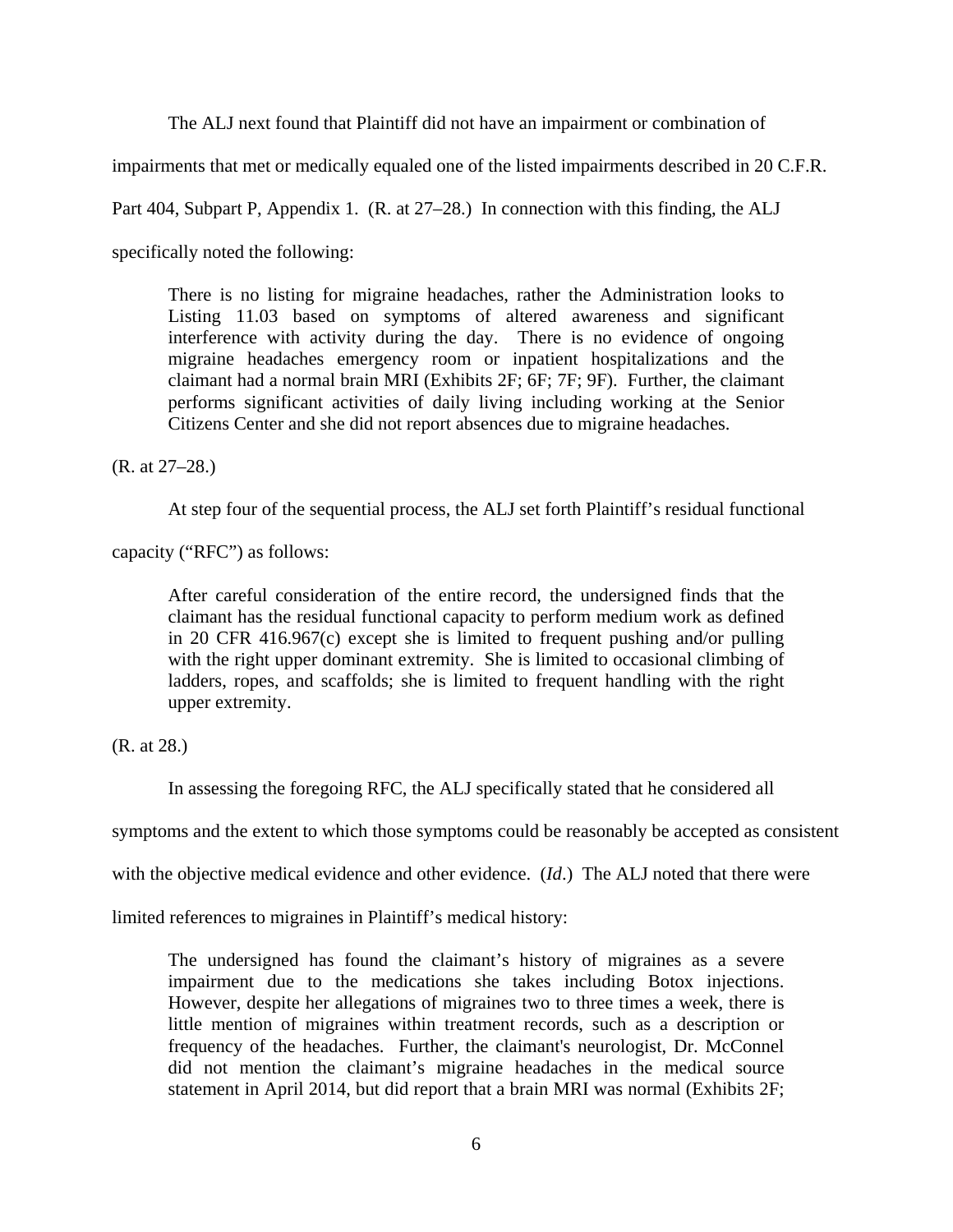4F; 6F; 7F). The most recent treatment record in [the] file dated December 29, 2014 shows that the claimant has responded well to Botox injections given for prevention of migraines and the claimant denied a history of recent headaches. The claimant also reported that she has no side effects (from medications) (Exhibit 7F, page 5). There is no evidence of migraine exacerbations requiring emergency room care o[r] inpatient hospitalizations.

(R. at 32.)

Following a detailed discussion of Plaintiff's daily activities, social life, work at the

Senior Citizen Center, and the medical evidence in the record, the ALJ gave "some weight" but

not controlling weight to Dr. McConnel's medical statement:

Dr. McConnel's statement addresses limitations in the claimant's right upper extremity, for which this source provided treatment, but she did not address the claimant's migraine headaches, which predated the claimant's right arm symptoms according to February 2012 treatment records (Exhibit 2F, page 4). Dr. McConnel did mention the claimant's report of lower extremity pain/weakness, but she does not appear to consider the claimant's allegations in her medical statement.

(*Id*.)

The ALJ went on to find that "the evidence supports that the claimant has responded well

to migraine medication and injections with no recent headaches or side effects" and concluded

that Plaintiff was capable of working within the identified RFC. (*Id*.)

Considering Plaintiff's age, education, work experience, and RFC, and relying on the

VE's testimony, the ALJ concluded that Plaintiff can perform jobs existing in the national

economy. (R. at 33–34.) He therefore concluded that Plaintiff was not disabled under the Social

Security Act. (*Id*.)

# **V. STANDARD OF REVIEW**

 When reviewing a case under the Social Security Act, the Court "must affirm the Commissioner's decision if it 'is supported by substantial evidence and was made pursuant to proper legal standards.'" *Rabbers v. Comm'r of Soc. Sec.*, 582 F.3d 647, 651 (6th Cir. 2009)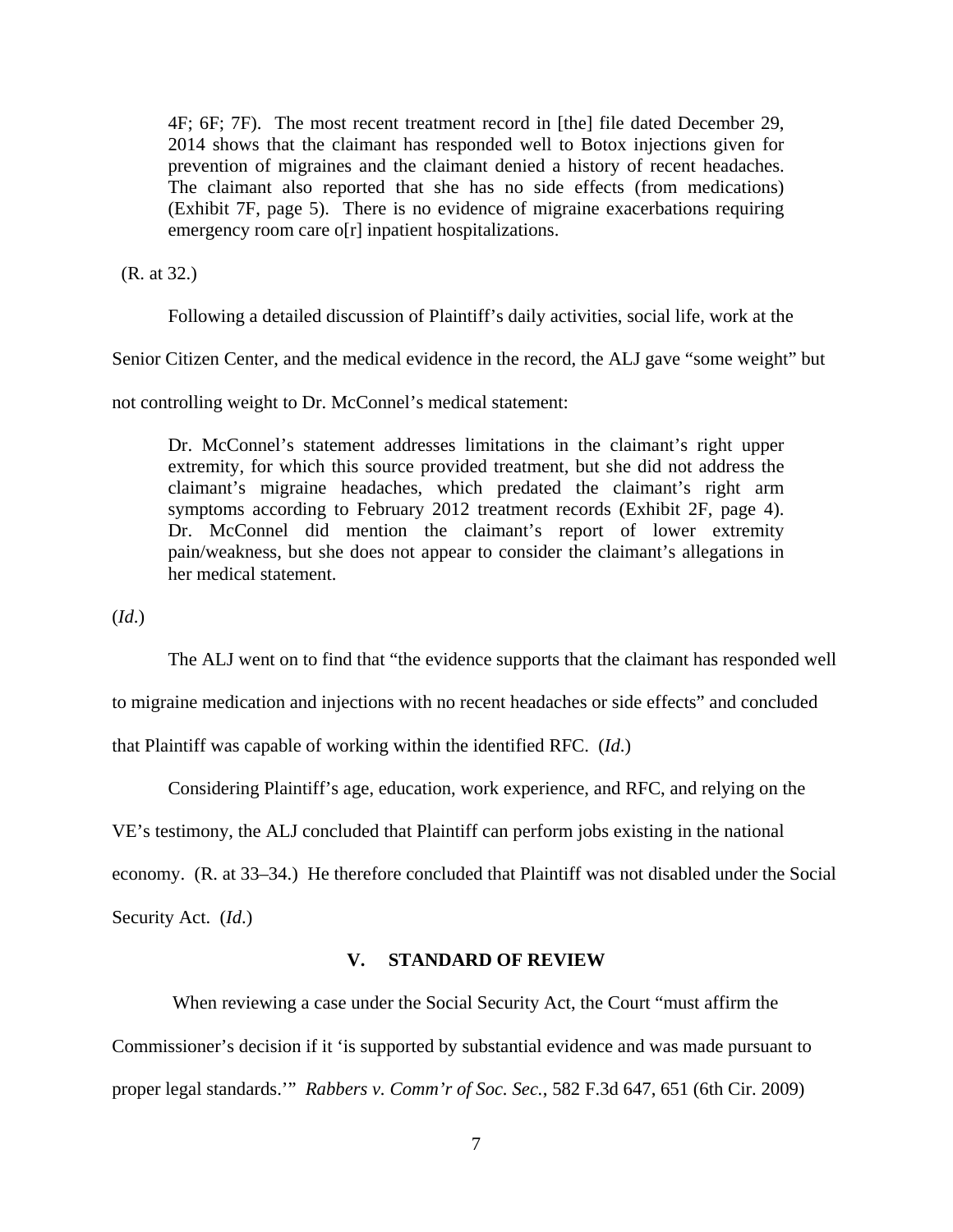(quoting *Rogers v. Comm'r of Soc. Sec.*, 486 F.3d 234, 241 (6th Cir. 2007)); *see also* 42 U.S.C. §  $405(g)$  ("[t]he findings of the Commissioner of Social Security as to any fact, if supported by substantial evidence, shall be conclusive . . . ."). Under this standard, "substantial evidence is defined as 'more than a scintilla of evidence but less than a preponderance; it is such relevant evidence as a reasonable mind might accept as adequate to support a conclusion.'" *Rogers*, 486 F.3d at 241 (quoting *Cutlip v. Sec'y of Health & Hum. Servs.*, 25 F.3d 284, 286 (6th Cir. 1994)).

 Although the substantial evidence standard is deferential, it is not trivial. The Court must "'take into account whatever in the record fairly detracts from [the] weight'" of the Commissioner's decision. *TNS, Inc. v. NLRB*, 296 F.3d 384, 395 (6th Cir. 2002) (quoting *Universal Camera Corp. v. NLRB*, 340 U.S. 474, 487 (1951)). Nevertheless, "if substantial evidence supports the ALJ's decision, this Court defers to that finding 'even if there is substantial evidence in the record that would have supported an opposite conclusion.'" *Blakley v. Comm'r of Soc. Sec.*, 581 F.3d 399, 406 (quoting *Key v. Callahan*, 109 F.3d 270, 273 (6th Cir. 1997)). Finally, even if the ALJ's decision meets the substantial evidence standard, "'a decision of the Commissioner will not be upheld where the SSA fails to follow its own regulations and where that error prejudices a claimant on the merits or deprives the claimant of a substantial right.'" *Rabbers*, 582 F.3d at 651 (quoting *Bowen v. Comm'r of Soc. Sec.*, 478 F.3d 742, 746 (6th Cir. 2007)).

#### **VI. ANALYSIS**

 Plaintiff advances two contentions of error. Plaintiff first asserts that the ALJ's decision should be reversed because the RFC finding was not supported by substantial evidence. In her second contention of error, Plaintiff maintains that a Sentence Six remand is warranted for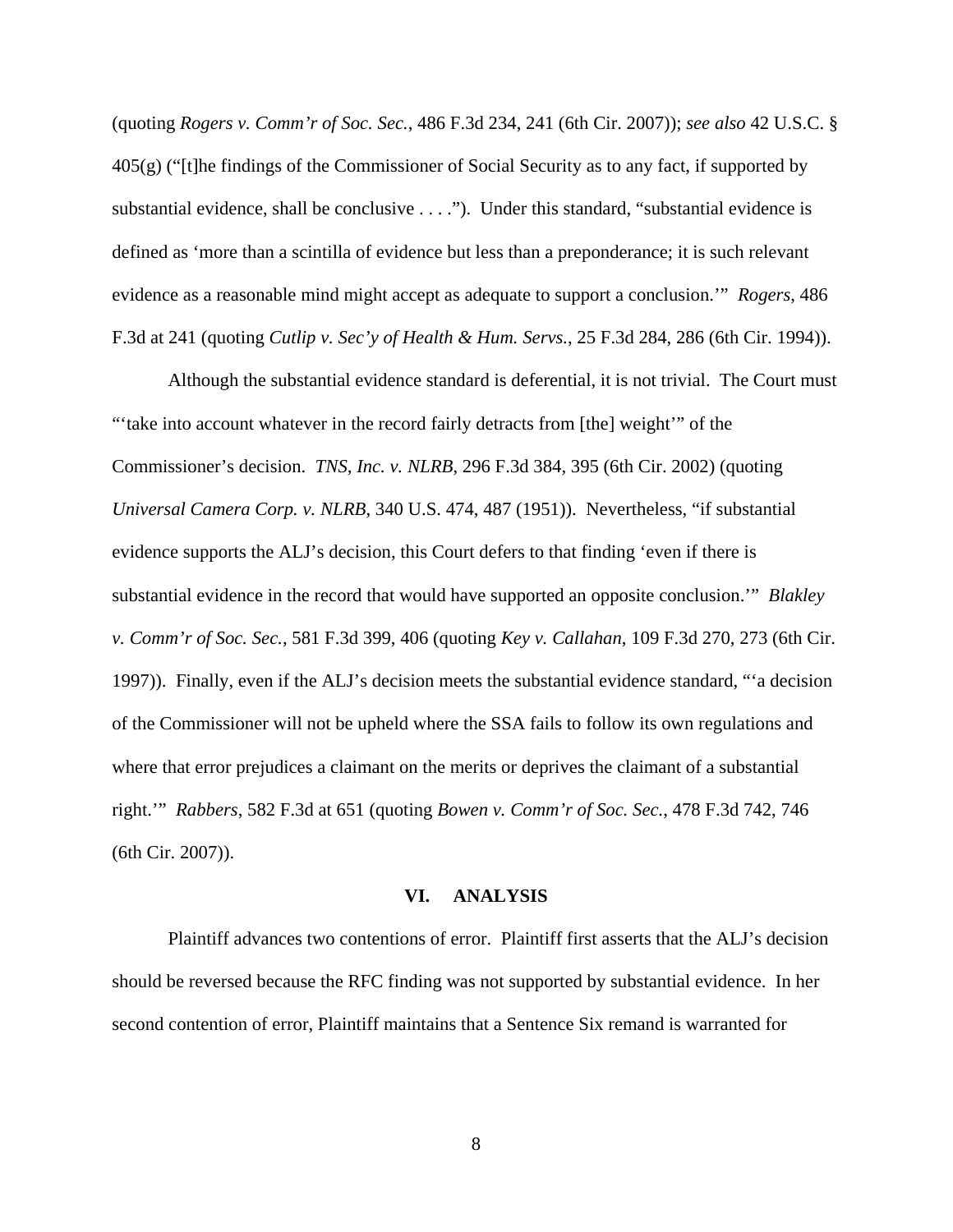consideration of new and material evidence. The Undersigned considers these contentions of error in turn.

## **A. RFC and Severe Impairment of Migraines**

 Plaintiff asserts that the ALJ committed reversible error because the RFC determination did not account for the severe impairment of migraines. A plaintiff's RFC "is defined as the most a [plaintiff] can still do despite the physical and mental limitations resulting from her impairments." *Poe v. Comm'r of Soc. Sec*., 342 F. App'x 149, 155 (6th Cir. 2009); *see also* 20 C.F.R.  $\S$ § 404.1545(a), 416.945(a). The determination of RFC is an issue reserved to the Commissioner. 20 C.F.R. §§ 404.1527(e), 416.927(e). Nevertheless, substantial evidence must support the Commissioner's RFC finding. *Berry v. Astrue*, No. 1:09CV000411, 2010 WL 3730983, at \*8 (S.D. Ohio June 18, 2010). An ALJ is required to explain how the evidence supports the limitations that he or she set forth in the claimant's RFC:

The RFC assessment must include a narrative discussion describing how the evidence supports each conclusion, citing specific medical facts (e.g., laboratory findings) and nonmedical evidence (e.g., daily activities, observations). In assessing RFC, the adjudicator must discuss the individual's ability to perform sustained work activities in an ordinary work setting on a regular and continuing basis (i.e., 8 hours a day, for 5 days a week, or an equivalent work schedule), and describe the maximum amount of each work-related activity the individual can perform based on the evidence available in the case record. The adjudicator must also explain how any material inconsistencies or ambiguities in the evidence in the case record were considered and resolved.

S.S.R. 96–8p, 1996 WL 374184, at \*6–7 (internal footnote omitted).

 Here, substantial evidence supports the ALJ's RFC finding. As discussed above, the ALJ specifically considered Plaintiff's allegations of migraines two or three times a week, but concluded that Plaintiff responded well to migraine medication and injections with no recent headaches or side effects. (R. at 32.) The ALJ properly noted that the treatment records contain few references to Plaintiff's migraines, particularly the frequency of or a description of such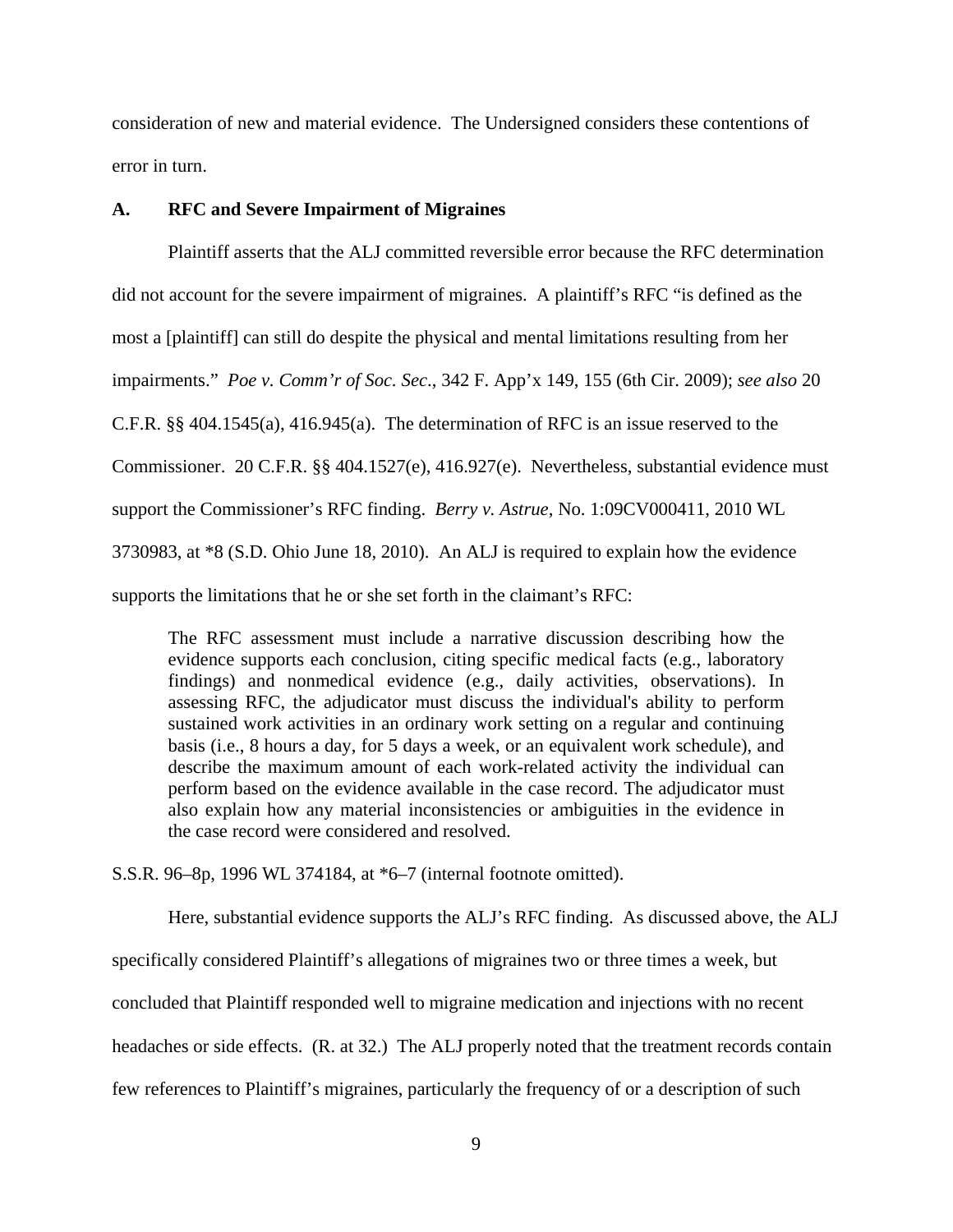headaches. (R. at 32, 343–44, 361, 379–81, 410–12, 421–23.) An MRI taken on April 2, 2013, revealed normal findings of Plaintiff's brain. (R. at 686.) In addition, the record reflects no opinion of disability or limitation due to Plaintiff's migraines. Notably, Dr. McConnel, Plaintiff's treating physician, diagnosed Plaintiff with carpal tunnel syndrome, but did not mention migraines. (R. at 379–81.)

In sum, the Undersigned finds no error with the ALJ's RFC finding. It is therefore

**RECOMMENDED** that Plaintiff's first contention of error be **OVERRULED**.

# **B. Sentence Six Remand**

In her second contention of error, Plaintiff asserts that remand is warranted for

consideration of new and material evidence. The Undersigned disagrees.

Sentence six of 42 U.S.C. § 405(g) provides in relevant part as follows:

The Court may, on motion of the Secretary made for good cause shown before he files his answer, remand the case to the Secretary for further action by the Secretary, and it may at any time order additional evidence to be taken before the Secretary, but only upon a showing that there is new evidence which is material and that there is good cause for the failure to incorporate such evidence into the record in a prior proceeding . . . .

42. U.S.C. § 405(g). "Sentence-six remands may be ordered in only two situations: where the

Secretary requests a remand before answering the complaint, or where new, material evidence is

adduced that was for good cause not presented before the agency." *Shalala v. Schaefer*, 509 U.S.

292, 297 n.2 (1993) (citations omitted). The requirements that the evidence be "new" and

"material," and that "good cause" be shown for the failure to present the evidence to the ALJ

have been defined by the United States Court of Appeals for the Sixth Circuit as follows:

"For the purposes of a 42 U.S.C. § 405(g) remand, evidence is new only if it was 'not in existence or available to the claimant at the time of the administrative proceeding.' . . . Such evidence is 'material' only if there is 'a reasonable probability that the Secretary would have reached a different disposition of the disability claim if presented with the new evidence.' . . . A claimant shows 'good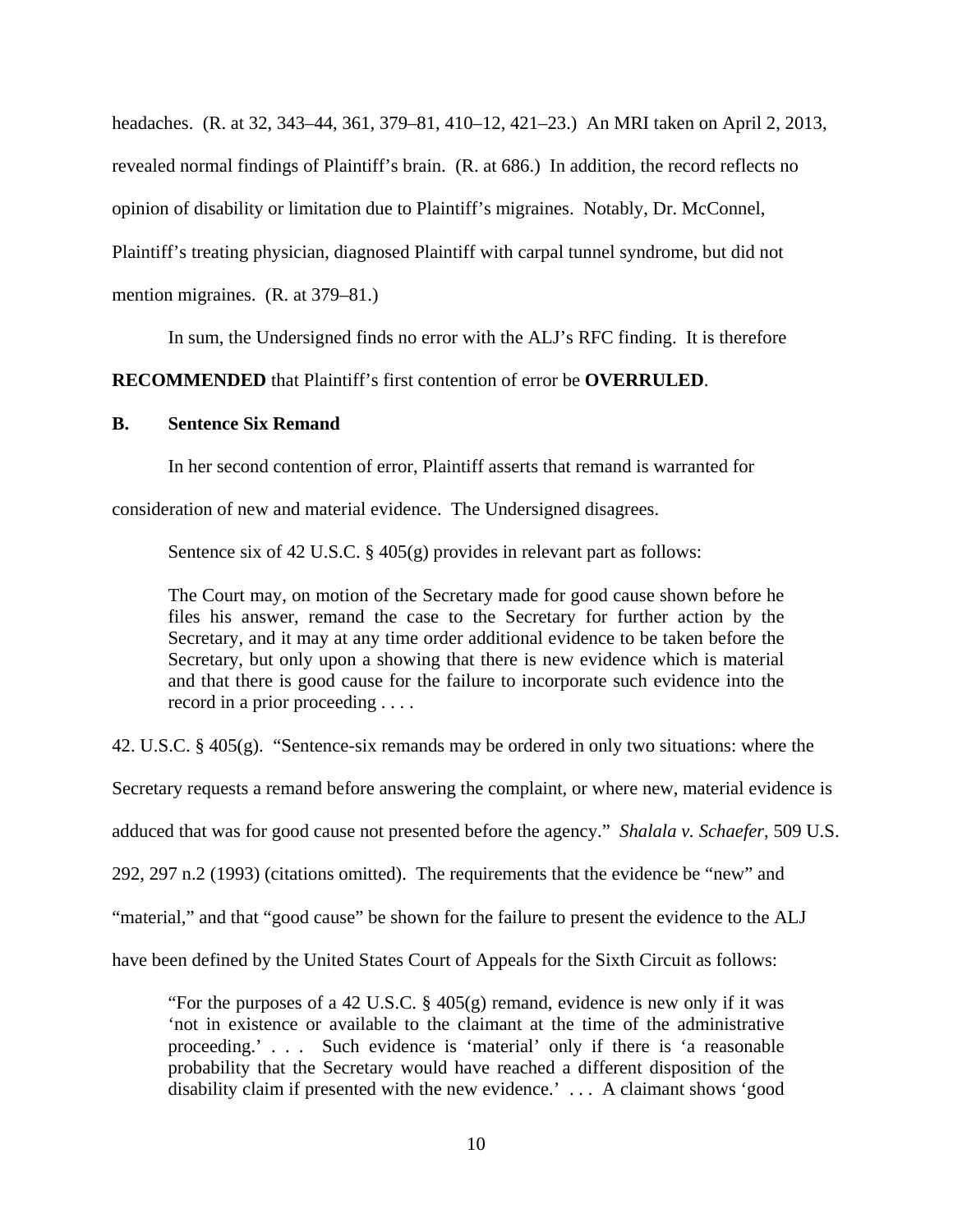cause' by demonstrating a reasonable justification for the failure to acquire and present the evidence for inclusion in the hearing before the ALJ . . . . [T]he burden of showing that a remand is appropriate is on the claimant."

*Ferguson v. Comm'r of Soc. Sec.*, 628 F.3d 269, 276 (6th Cir. 2010) (quoting *Foster v. Halter*, 279 F.3d 348, 357 (6th Cir. 2001)).

 The Commissioner first argues that Plaintiff's argument on this issue is undeveloped and therefore waived. (Opposition at 4.) Assuming that Plaintiff's argument is not waived, however, the Undersigned nevertheless concludes that Plaintiff has failed to carry her burden to demonstrate that remand is warranted. Plaintiff complains that the Appeals Council found that evidence dated April 29, 2015, through October 12, 2016, which came after the ALJ's decision on March 31, 2015, was "about a later time" and therefore "did "not affect the decision about whether [Plaintiff was] disabled on or before March 31, 2015." (R. at 2; SOE at 9–10.) Plaintiff contends that this statement indicates that the Appeals Council did not consider other additional evidence that pre-dated the ALJ's decision, including treatment records Exhibit 12F, described as "Office Treatment Records, from Diana Wright CNP/Holzer." (SOE at 9–10; R. at 715–914.)

 Plaintiff's argument is not well taken. As an initial matter, the Appeals Council's finding that the evidence post-dated the ALJ's decision is not erroneous. These later records are not probative of Plaintiff's condition during the time the ALJ was assessing whether she was entitled to benefits. *Cf. Casey v. Sec'y of HHS*, 987 F.2d 1230, 1233 (6th Cir. 1993) ("The rest of the material contained in the additional evidence pertains to a time outside the scope of our inquiry.") Because the ALJ could not have considered these documents, they are not relevant for the purposes of this decision.

 Moreover, Plaintiff does not point to a single entry in Exhibit 12F that demonstrates the Secretary would have reached a different conclusion on the issue of disability if presented with

11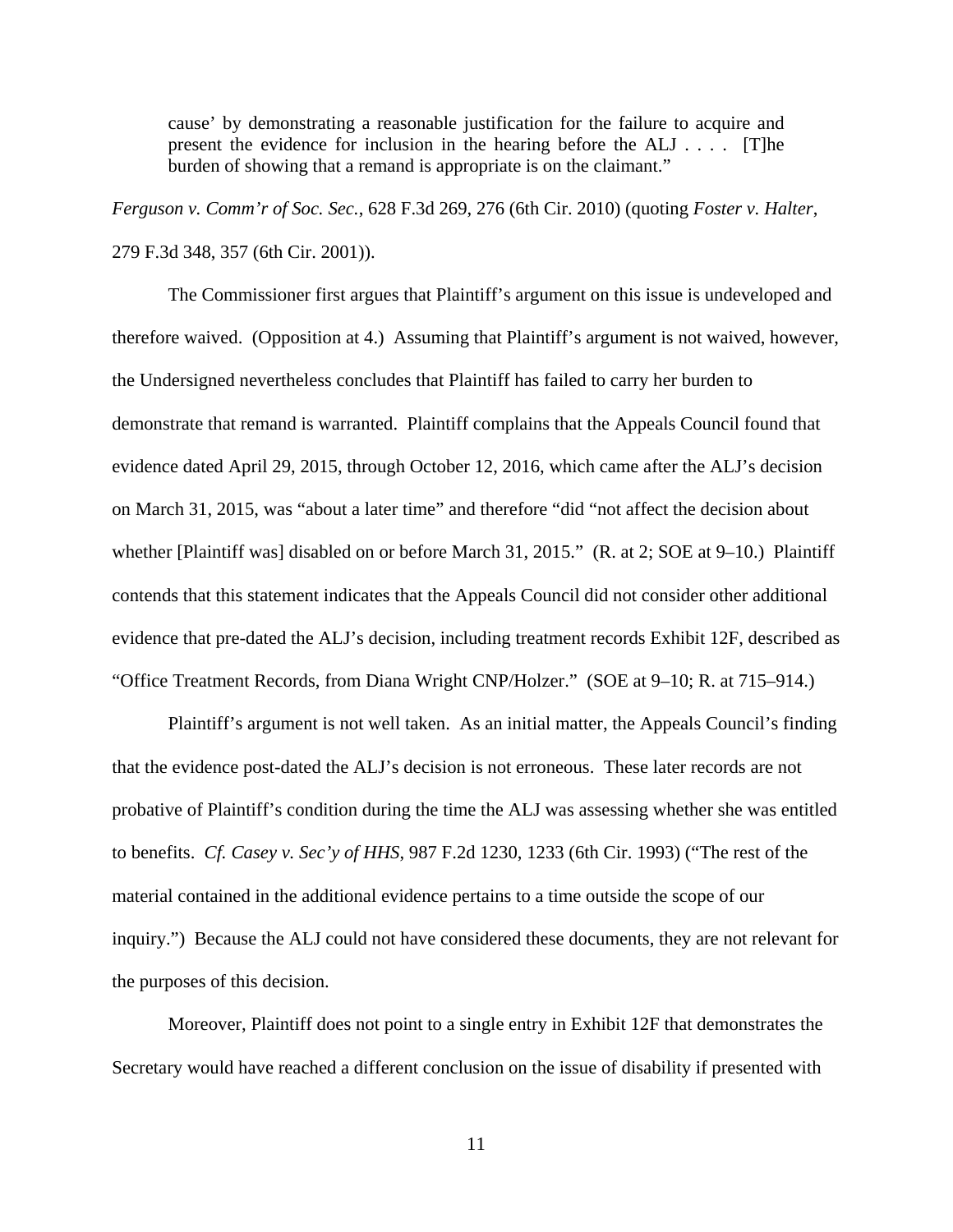the additional material in Exhibit 12F. *See Ferguson*, 628 F.3d at 276. A review of this information reveals that she could not have shown a "reasonable probability" that the Secretary would have reached a different conclusion. Notably, most of the records reflect care and treatment for medical issues other than migraines. (R. at 715–914.) Some of these records reflect that Plaintiff was given medication and injections for her migraines (*see, e.g.*, R. at 723, 726, 750–51), but, as discussed above, the ALJ was already aware of and considered Plaintiff's migraine treatment with medication and injections when formulating her RFC and concluding that she was not under a disability.

 In sum, the Undersigned concludes that Plaintiff has failed to satisfy her burden to demonstrate that remand is appropriate. It is therefore **RECOMMENDED** that Plaintiff's second contention of error be **OVERRULED.**

## **VII. CONCLUSION**

 In sum, from a review of the record as a whole, the Undersigned concludes that substantial evidence supports the ALJ's decision denying benefits. Accordingly, it is **RECOMMENDED** that the Court **OVERRULE** Plaintiff's Statement of Errors and **AFFIRM** the Commissioner of Social Security's decision.

#### **VIII. PROCEDURE ON OBJECTIONS**

 If any party seeks review by the District Judge of this Report and Recommendation, that party may, within fourteen (14) days, file and serve on all parties objections to the Report and Recommendation, specifically designating this Report and Recommendation, and the part in question, as well as the basis for objection. 28 U.S.C. § 636(b)(1); Fed. R. Civ. P. 72(b). Response to objections must be filed within fourteen (14) days after being served with a copy. Fed. R. Civ. P. 72(b).